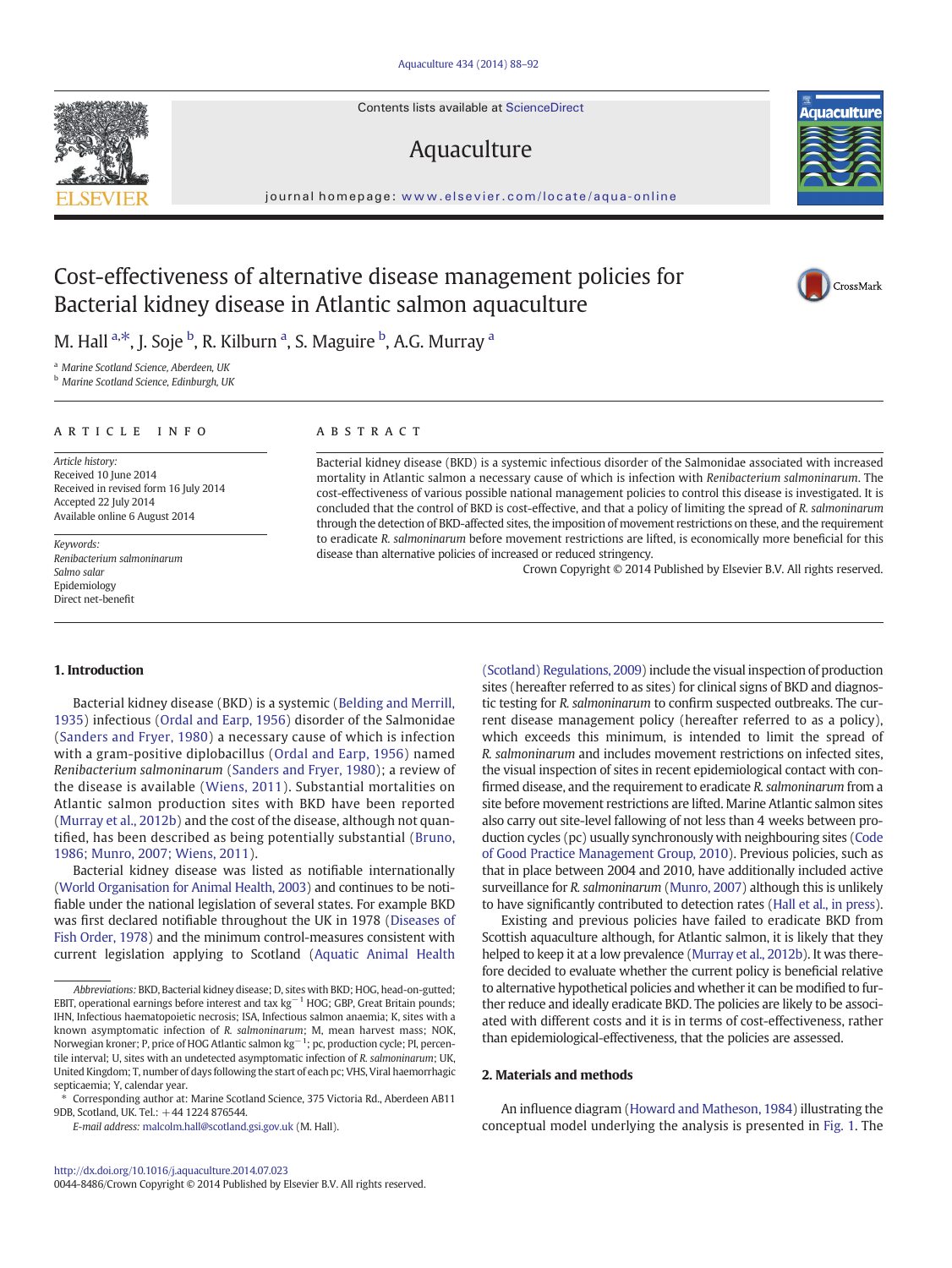<span id="page-1-0"></span>

Fig. 1. Influence diagram of conceptual model for each policy. Ovals represent uncertainty nodes, rectangles decision nodes and octagons value nodes. Bracketed characters (U, K, D) are the epidemiological site infection-status assignments and numbers (0–4) the policies. The net economic benefit was calculated as the difference between the economic benefit of a hypothetical policy (1–4) and the reference policy (0).

term 'BKD' is used hereafter to denote clinical disease caused by R. salmoninarum and 'infection' the presence of viable R. salmoninarum with or without associated clinical symptoms.

Four hypothetical but practicable policies were developed. These range from a minimally stringent policy of detecting BKD with no subsequent controls to a maximally stringent policy of detecting infection at low prevalence with subsequent control. The hypothetical policies comprise, in order of increasing stringency, the detection of BKD and no control (policy 1); the detection and control of BKD (2) and the detection and control of infection at moderate or low prevalence (3 and 4 respectively). The current policy of detecting BKD and controlling infection (0) is used as a reference to which the hypothetical policies are compared. The policies are summarised in Table 1 with further details available in the supplementary information.

A previously published ([Murray et al., 2011\)](#page-4-0) epidemiological susceptible–infected model was used to provide steady-state predictions of the proportion of marine sites in production experiencing an

#### Table 1

| Summary of policies |  |  |  |
|---------------------|--|--|--|
|---------------------|--|--|--|

| Measure <sup>a</sup>                             |  | Policy |               |  |  |
|--------------------------------------------------|--|--------|---------------|--|--|
|                                                  |  |        | $\mathcal{L}$ |  |  |
| a. Intelligence-led inspection for BKD           |  |        |               |  |  |
| b. Systematic inspection for BKD                 |  |        |               |  |  |
| c. Confirmatory testing for suspected BKD        |  |        |               |  |  |
| d. Systematic testing for infection              |  |        |               |  |  |
| e. Temporary imposition of movement restrictions |  |        |               |  |  |
| f. Confirmation of movement restrictions         |  |        |               |  |  |
| g. Contact tracing                               |  |        |               |  |  |
| h. Inspection for post clinical disease status   |  |        |               |  |  |
| i. Removal of confirmed movement restrictions    |  |        |               |  |  |

Site-level fallowing between pc is included for all policies as a standard practice of Atlantic salmon production.

 $0 =$  reference comprising detection of BKD and control of infection,  $1 =$  detection of BKD and no control;  $2 =$  detection and control of BKD;  $3 =$  detection and control of infection at moderate prevalence; and  $4 =$  detection and control of infection at low prevalence.

undetected or known asymptomatic infection (denoted U and K respectively) or BKD (D) at a point in time for each policy. Calculations were performed using code given by [Murray et al. \(2011, 2012a\)](#page-4-0) and the parameter values are presented in [Table 2.](#page-2-0) The model is deterministic and variation to outputs was introduced by carrying out 1000 simulations parameterised using different initial values of U [\(Table 2\)](#page-2-0). Additional variation was introduced for each simulation by estimating the number of K- and D-sites per 100 sites in production from binomial distributions using the proportions of K- or Dsites predicted by the model. Subsequent modelling assumes that once infected with R. salmoninarum a site will remain so until the pathogen is eradicated at the end of the pc.

Resource wastage due to mortality from BKD is assumed to be the only cause of on-site losses of value (Fig. 1). Mortalities ascribed to BKD (hereafter referred to as BKD-associated mortalities) in a Scottish commercial Atlantic salmon production database ([Kilburn et al., 2012](#page-4-0)) were enumerated for the seven recorded marine pc affected by BKD between 2003 and 2007. The affected pc were on different sites and were characterised by a median harvest-weight biomass of 2316 tonnes (with 95 percentile interval (PI) of 658 and 2496 tonnes). All seven sites were operating under official controls for R. salmoninarum and positive culture and/or enzyme-linked immunosorbent assay results for the pathogen had been obtained by the regulatory authority during the pc for six of these. Experimental data indicate high diagnostic specificities  $(\geq 99.9%)$  for both tests [\(Hall et al., in press](#page-4-0)) although the diagnostic sensitivities are likely to be suboptimal. The identification of BKD as the cause of mortalities was made following clinical evaluation by site managers and, for larger events, investigations by veterinarians. Other mortalities on the sites were ascribed within the database to suspected Infectious pancreatic necrosis and Pancreas disease with confirmations by the regulatory authority of the presence of Infectious pancreatic necrosis virus, Costia spp., Vibrio spp. and Pasteurella spp. on at least some of the sites. The capitalised harvest weight of each BKD-associated mortality at the nearest subsequent presumptive harvest at 12, 18 or 24 months following the start of the pc was estimated using a linear model [\(Searle, 1971\)](#page-4-0) of the association between the mean harvest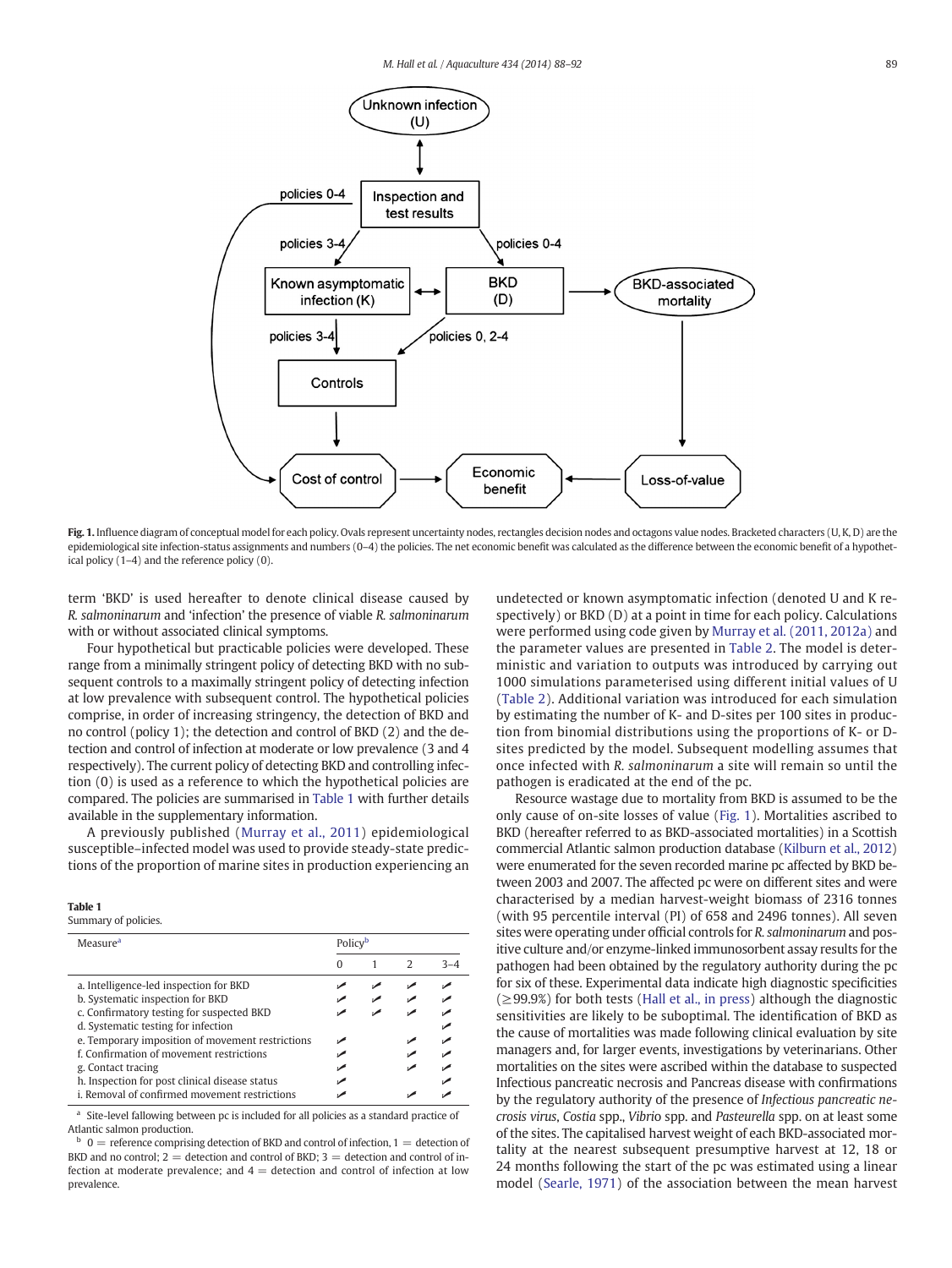<span id="page-2-0"></span>

|               | Parameter <sup>a,b</sup> |                      |                      |                            |
|---------------|--------------------------|----------------------|----------------------|----------------------------|
| Policy        | $\beta_{\rm k}$          | βd                   |                      | Initial U                  |
|               |                          | $4.0 \times 10^{-2}$ |                      | Random values <sup>c</sup> |
|               | $2.0 \times 10^{-1}$     | $2.4 \times 10^{-1}$ |                      |                            |
| $\mathcal{P}$ | $2.0 \times 10^{-1}$     | $4.0 \times 10^{-2}$ |                      |                            |
| κ             |                          | $4.0 \times 10^{-2}$ | $2.0 \times 10^{-3}$ |                            |
|               |                          | $4.0 \times 10^{-2}$ | $2.0 \times 10^{-2}$ |                            |

<sup>a</sup> Values for unlisted model parameters have been given previously [\(Murray et al.,](#page-4-0) [2011\)](#page-4-0).

 $\beta_k$  = transmission coefficient from a K site,  $\beta_d$  = transmission coefficient from a D site,  $q =$  rate of detection of U sites during active surveillance. Initial  $U =$  initial proportion of U sites prior to the adoption of the hypothetical policy (defined by U\* in [Murray](#page-4-0) [et al., 2011\)](#page-4-0).

<sup>c</sup> The difference between the observed average proportion of K + D sites (7  $\times$  10<sup>-3</sup>) ([Murray et al., 2011](#page-4-0)) and randomly generated values from Beta(4,436) corresponding to the estimated prevalence of infected Atlantic salmon sites ([Hall et al., in press](#page-4-0)); this difference was subject to a minimum value of  $1 \times 10^{-4}$ .

mass (M) and the number of days following the start of each pc (T). The model,  $M = 1.963 + 0.003$  T, was obtained using harvest data from the production database and assumes that the sum of the normally distributed errors is zero. Predicted harvest masses were converted to head-on-gutted (HOG) masses by assuming that the latter is 90% of the former ([Marine Harvest, 2013](#page-4-0)) yielding predicted HOG harvest masses of 2.8, 3.3 and 3.8 kg at 12, 18 and 24 months respectively from the start of the pc. A log-normal distribution of lnN (10.3,2.7) describes the sums of the capitalised HOG biomass of BKD-associated mortalities on sites. Random sampling from this distribution provided stochastic variation for the capitalised biomass lost to BKD on each D-site during a pc.

The value of the capitalised mortality biomass was estimated using operational Earnings Before Interest and Tax kg−<sup>1</sup> of HOG Atlantic salmon (hereafter referred to as EBIT). A summary of these, together with HOG price  $\text{kg}^{-1}$  and production cost  $\text{kg}^{-1}$ , is available from 1993 to 2012 inclusive for Norwegian Atlantic salmon production ([Marine](#page-4-0) [Harvest, 2013\)](#page-4-0). Inspection of the EBIT suggests an overall decrease of both price and costs of production over this time with annual changes in EBIT primarily associated with annual fluctuations in price. The association of EBIT with calendar year (Y) and price (P), converted from Norwegian Kroner (NOK) to Great Britain Pounds (GBP) at the average spot daily exchange rate for 2012 (9.22 NOK GBP $^{-1}$ ), was evaluated through a linear model ([Searle, 1971\)](#page-4-0) assuming normally distributed errors and including an interaction between Y and P. The resulting predictive equation for EBIT in 2012 was  $-3.14 + 1.28$  P. Diagnostic plots of the model (not shown) indicate a satisfactory fit and the intercept, which represents the production cost  $kg^{-1}$ , is similar to indicative values for the aquaculture company to which the mortality data pertains ([Marine](#page-4-0) [Harvest, 2013\)](#page-4-0). Random sampling of the observed price over the previous 10 years from the uniform distribution U(2.39, 4.01) generates a distribution of predicted EBIT characterised by a median of 0.93 GBP and a 95 PI of −0.04 and 1.93 GBP which is used to estimate the lossof-value of BKD-associated mortality. An additional 0.01 GBP  $kg^{-1}$ was added to the loss-of-value to cover the additional extraordinary cost of collecting and disposing of BKD-associated mortalities. The onsite loss-of-value associated with a policy is, therefore, the product of the sum of the randomly sampled capitalised biomasses of BKDassociated mortalities on the D-sites and the predicted EBIT including the extraordinary cost of mortality. The difference in loss-of-value between each hypothetical policy and the reference policy is, therefore, the loss-of-value due to the adoption of that hypothetical policy.

Costs required to regulate the policies ([Fig. 1\)](#page-1-0) comprise expenditure on inspections, diagnostic tests and the placement and removal of movement restrictions by the regulatory authority in GBP and the loss-in-value of fish destructively sampled during systematic testing for infection during the pc. Expenditure was estimated for each policy at 2012 values on a site<sup> $-1$ </sup> basis using information from representatives

of the Fish Health Inspectorate and the Scottish National Reference Laboratory for Fish Mollusc and Crustacean Diseases (both a part of Marine Scotland Science and acting as the regulatory authority) and include the full economic cost of staff-time, laboratory consumables, travel and subsistence (Table 3). The relevant expenditure site<sup>-1</sup> was multiplied by either 100 (for expenditure applying to all sites) or by the number of D- and K-sites as appropriate for each policy.

The economic model estimated the direct net economic benefit of each hypothetical policy (1–4) relative to the reference policy (0) as the sum of the loss-of-value and the expenditure on policy measures for 100 active sites over the course of their pc ([Fig. 1](#page-1-0)). Results across simulations were summarised using the median and 95 PI and the percentile associated with the break-even value of the hypothetical policy relative to the reference policy also estimated.

All calculations were performed within a single script integrating the epidemiological and economic models under the R statistical environment version 2.15.2 (R [Core Team, 2012\)](#page-4-0) and using the supplemental R package MASS version 7.3-22 ([Venables and Ripley, 2002\)](#page-4-0).

## 3. Results

The epidemiological consequences of the hypothetical policies relative to the reference policy are presented in [Table 4](#page-3-0). There is an increased proportion of infected and BKD-affected sites for policies less stringent (1 and 2) than the reference (0). In contrast more stringent policies (3 and 4) are associated with a decreased proportion of infected and BKD-affected sites.

Cumulative BKD-associated mortalities for the seven marine pc are presented in [Fig. 2](#page-3-0). There is substantial variation in BKD-associated mortality on different sites with cumulative values at the end of pc characterised by a median of 2% and ranging from  $\leq$  1% to 23%. BKDassociated mortalities commenced between day 163 and 586 following the initial stocking of the pc and in general continued towards the end of the pc.

The economic consequences of the hypothetical policies relative to the reference policy are presented in [Table 5](#page-3-0). The median direct net-benefit of all hypothetical policies compared to the reference policy are negative indicating that, on average, the reference policy is more cost-effective. There are a minority of occasions, however, when the direct net-benefit of hypothetical policies exceed that of the reference policy indicating that there are specific circumstances under which hypothetical policies may be more cost-effective. Such specific circumstances include, for example, the occurrence of a

Parameter values for economic model.

| Item <sup>a</sup>                                          | Policyb                  | Value (GBP)   | <b>Sites</b> |
|------------------------------------------------------------|--------------------------|---------------|--------------|
| EBIT                                                       | All                      | $0.93(-0.04)$ | D            |
|                                                            |                          | to 1.93)      |              |
| Collection and disposal of mortalities $kg^{-1}$           | All                      | 0.01          | D            |
| Intelligence-led inspection for BKD occasion $^{-1}$       | All                      | 485           | D            |
| Systematic inspection for BKD $pc^{-1}$                    | 0.1.2                    | 56            | All          |
|                                                            | 3                        | 64            | All          |
|                                                            | $\overline{\mathcal{A}}$ | 116           | All          |
| Testing to confirm BKD occasion <sup><math>-1</math></sup> | All                      | 437           | D            |
| Systematic testing for infection $pc^{-1}$                 | 3                        | 757           | All          |
|                                                            | 4                        | 6676          | All          |
| Temporary imposition of movement restrictions              | 0,2                      | 73            | D            |
| $occasion^{-1}$                                            | 3,4                      | 73            | D,K          |
| Confirmation of movement restrictions                      | 0.2                      | 61            | D            |
| $occasion^{-1}$                                            | 3.4                      | 61            | D,K          |
| Contact tracing occasion <sup>-1</sup>                     | 0.2                      | 2122          | D            |
|                                                            | 3,4                      | 2122          | D,K          |
| Removal of confirmed movement restrictions                 | 0,2                      | 606           | D            |
| $occasion^{-1}$                                            | 3,4                      | 606           | D,K          |

<sup>a</sup> Inspection for post clinical disease status omitted because marine sites avoid moving stock from pc which have experienced BKD.

Cost regarded as 0 GBP if item is not listed.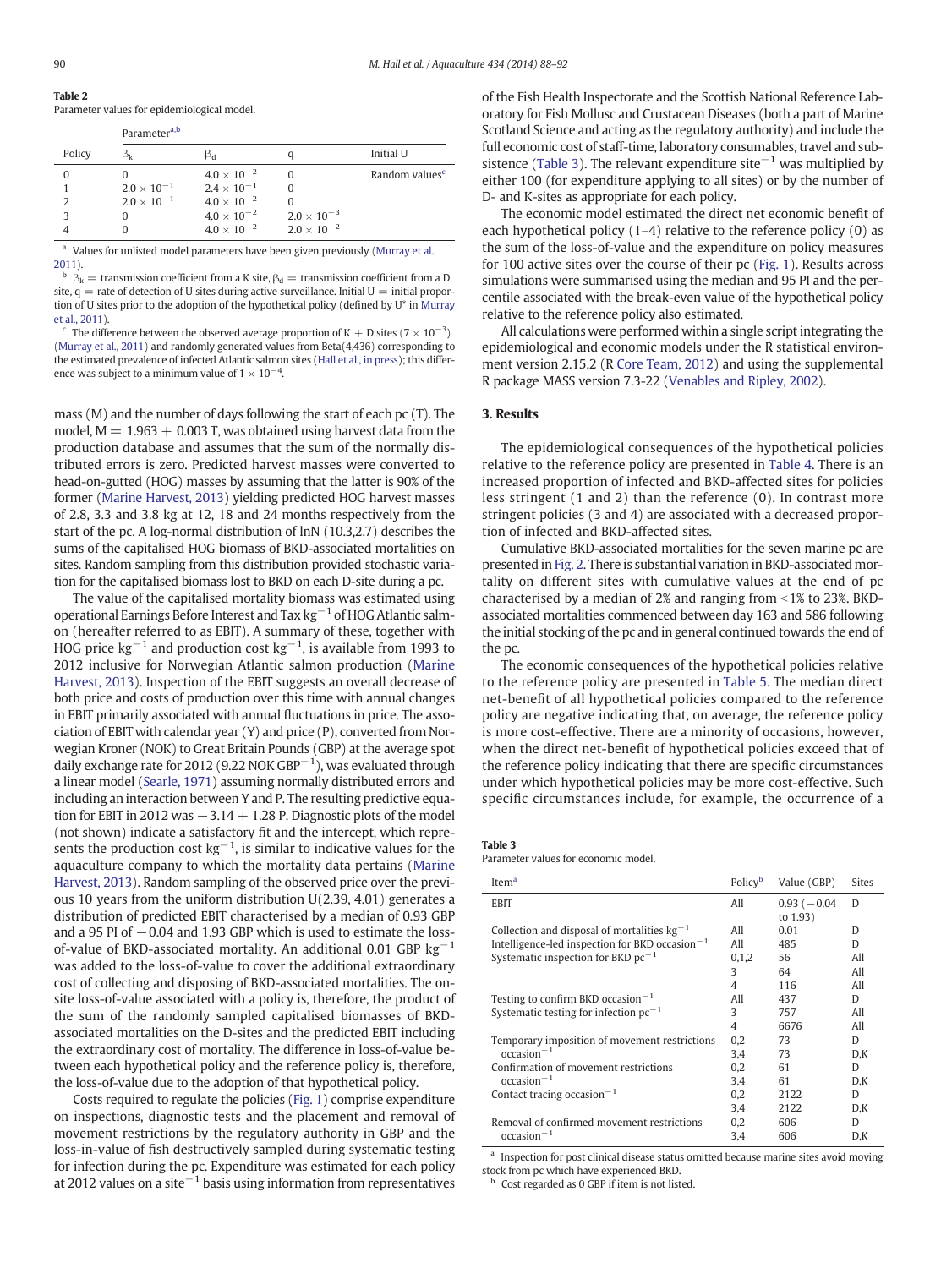<span id="page-3-0"></span>Table 4 Epidemiological consequences of hypothetical policies relative to reference.

| Policy | (95 PI)         | Median % infected sites     | Median % D-sites<br>(95 PI) |                            |
|--------|-----------------|-----------------------------|-----------------------------|----------------------------|
| 2      | $-78.0^{\rm a}$ | $(-88.4 \text{ to } -33.5)$ | $-33.3$                     | $(-43.6 \text{ to } -5.9)$ |
|        | $-64.2$         | $(-80.1 \text{ to } -20.2)$ | $-27.4$                     | $(-39.5 \text{ to } -3.6)$ |
| 3      | 0.4             | $(-0.1 \text{ to } 0.9)$    | 0.2                         | (0 to 0.2)                 |
|        | 09              | $(0.1 \text{ to } 2.0)$     | 0.4                         | (0 to 0.4)                 |

Negative values represent an increase in the proportion of infected sites relative to the reference policy and are detrimental.

negative EBIT for policies 1 and 2. Median net control costs, a component of the direct net-benefit, are negative for all hypothetical policies.

### 4. Discussion

The cost-effectiveness of animal disease management policies has been a concern of government for some years (e.g. [Great](#page-4-0) [Britain, 2004\)](#page-4-0). Previous work [\(Moran and Fofana, 2007](#page-4-0)) undertaken within an UK aquaculture context investigated the cost-effectiveness of controls for the salmonid diseases Infectious salmon anaemia (ISA), Viral haemorrhagic septicaemia (VHS) and Infectious haematopoietic necrosis (IHN). It was concluded that the public funding of control for ISA and VHS, both of which have occurred and subsequently eradicated in territories of the UK, represent an acceptable rate of return. In contrast the cost-effectiveness of surveillance for IHN, which has not occurred in the UK, is more marginal. The present report extends this previous work by investigating the cost-effectiveness of policies for BKD within Atlantic salmon aquaculture, a disease first observed in wild representatives of this species in Scotland during 1930 ([Smith,](#page-4-0) [1964\)](#page-4-0). Over the long-term, the reduction in costs of removing disease controls (policy 1) would almost certainly be exceeded by the costs of resource wastage from mortality and confirming BKD-affected sites. Indeed the low ratio between the cost of controls and direct net-benefit (29:1732, Table 5) indicate that the same conclusion is applicable to a policy, not formally modelled within this investigation, of changing



Fig. 2. Cumulative BKD-associated mortality as a percentage of the number of harvested individuals (including BKD mortalities) for seven pc. Time is the number of days following the initial stocking of the pc.

| m.<br>× | ۰. | $\sim$ |  |  |
|---------|----|--------|--|--|
|         |    |        |  |  |

Direct net-benefits of hypothetical policies relative to reference<sup>a</sup>.

|   | Policy Direct net-benefit <sup>b</sup><br>$(95 \text{ PI})$ |                                                                                                                                     | Break-even<br>percentile <sup>c</sup> | Net control costs<br>$(95 \text{ PI})$                                                                                         |
|---|-------------------------------------------------------------|-------------------------------------------------------------------------------------------------------------------------------------|---------------------------------------|--------------------------------------------------------------------------------------------------------------------------------|
| 3 |                                                             | $-1732^d$ (-9908 to 42)<br>$-1417$ $(-8200 \text{ to } 0)$<br>$-85$ $(-253 \text{ to } 128)$<br>$-749$ $(-895 \text{ to } -564)$ 1% | 4%<br>2%<br>6%                        | $-29$ $(-45 \text{ to } -3)$<br>$-85$ $(-136 \text{ to } -7)$<br>$-87$ ( $-101$ to $-73$ )<br>$-764$ $(-865 \text{ to } -668)$ |

<sup>a</sup> Over the course of the pc of 100 active production sites in 000s GBP benchmarked to 2012.

**b** Includes on-site mortality and control costs.

Proportion of simulations at which direct net-benefit of hypothetical policy exceeds reference policy.

Negative values represent an increased cost of BKD relative to the reference policy and are detrimental.

existing national legislation ([Aquatic Animal Health \(Scotland\)](#page-4-0) [Regulations, 2009](#page-4-0)) to delist the disease. In summary the results suggest that policies incorporating measures which control for BKD in Atlantic salmon production have the potential to be cost effective and that the reference policy currently in place is beneficial.

Although the reference policy for BKD is beneficial it is not necessarily optimal. This study has therefore compared the costeffectiveness of the reference policy with other hypothetical policies which incorporate procedures controlling for BKD. One of these policies is less stringent (policy 2) than the reference and two are more stringent (3 and 4). The net economic benefit of all these hypothetical policies is less than the reference (Table 5) except for a minority of occasions (≤6%) even though the more stringent policies are epidemiologically more beneficial (Table 4). Such a result is consistent with a loss–expenditure frontier of diminishing reductions in output losses associated with BKD with increased control expenditure [\(McInerney et al., 1992](#page-4-0)) and suggests that the reference policy is closer to the optimal disease control strategy than the hypothetical alternatives investigated.

The economic model used for this analysis is a simplification of an approach which partitions direct costs associated with a disease into those attributable to prevention, resource wastage and treatment [\(Bennett et al., 1999](#page-4-0)). There are no licensed preventive or treatment medicines for BKD in the UK. The biological consequences of BKD on Atlantic salmon production are known to include mortality [\(Murray et al.,](#page-4-0) [2012b\)](#page-4-0). While the cause of mortality ascribed to each individual in the production database is not definitive the company diagnostic procedures are such that it is unlikely that substantial numbers of mortalities would be ascribed to BKD without veterinary confirmation; it is reassuring that mortality ascribed to BKD for the pc unsupported by a positive R. salmoninarum test result by the regulatory authority (although the site was still operating under official controls for the pathogen) was the lowest of the affected sites and if the diagnosis of BKD mortalities was incorrect would not substantially affect the resulting statistical distribution. Reductions in growth rate or flesh-quality as a consequence of BKD in an Atlantic salmon production context have not been reported and are, therefore, unlikely to contribute significantly to resource wastage. Treatment practices comprise the collection and disposal of BKD-affected fish as a part of a routine daily inspection which should be carried out whether the disease is present or not [\(Code of Good Practice Management Group, 2010\)](#page-4-0). The potential for extraordinary on-site costs other than those associated with BKD mortalities is, therefore, limited. Resource wastage is modelled from the capitalised mortality ascribed to BKD using EBIT an approach which avoids the need for a detailed breakdown of the costs of production. The EBIT used in this report originate from Norway and although one to three cases of BKD occur annually ([Johansen, 2013](#page-4-0)) the effect of these on the values will be negligible given the scale of production. Inspection of a sample of annual business reports indicates that the Norwegian values of EBIT are comparable with Scottish operations. These simplifications facilitate the inclusion of variation in parameter